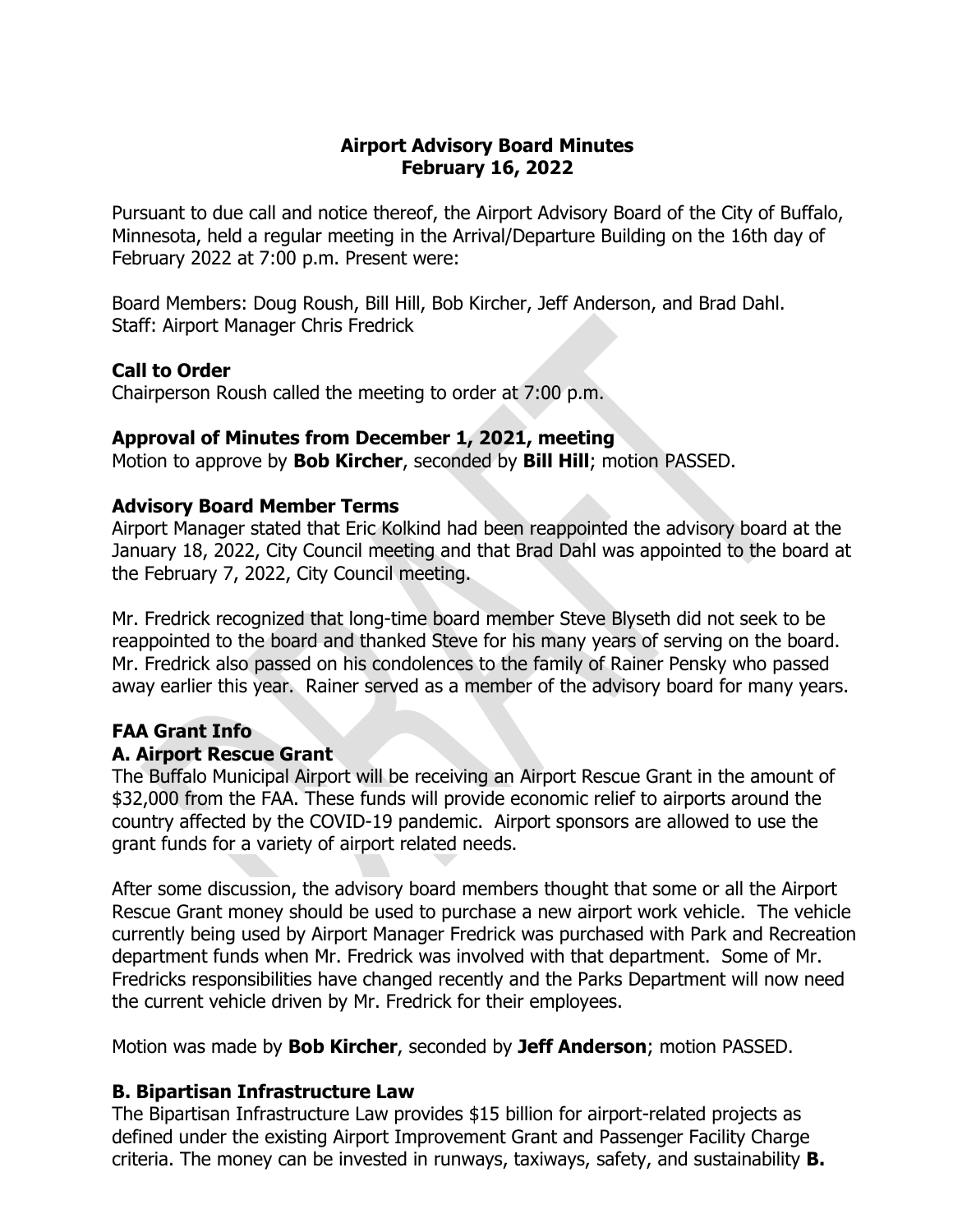Buffalo Airport Advisory Board Minutes **December 1, 2021** 

# **Bipartisan Infrastructure Law (BIL)** (cont.)

projects, as well as terminal, airport-transit connections, and roadway projects. Buffalo Municipal Airport will be receiving \$159,000 in grant money for the next five years (2022 - 2026). Airports will have five years to spend each year's funds and follow FAA Airport Improvement Program (AIP) funding requirements. There will be more information to come regarding the BIL funding as the FAA has not released all the information surrounding this grant money.

## **Operations Manual Review**

The advisory board reviewed the 2021 operations manual and made the following changes to the manual for 2022:

- NOTAM Section (page 7) updated the Community Planning & Economic Development Director as a NOTAM contact.
- Asst. City Administrator (page 16) name was updated as a contact
- Snow Removal Map (page 18) was updated with new hangars added and the names of the lessees changed for the city-owned T-Hangars.

## **Airport Manager's Report**

## **A. Fly-In Breakfast and Classic Car Show**

Mr. Fredrick stated that Chapter 878 of the Maple Lake/Buffalo EAA and the Wright County Car Club are planning on holding their annual event on Sunday, June 12, 2022. Details of this event will be discussed more at the next board meeting on Wednesday, May 4, 2022.

### **B. Great Minnesota Aviation Gathering (GMAG)**

The Minnesota Pilots Association is planning to hold their annual event once again  $(8<sup>th</sup>)$ Annual and  $3^{rd}$  in Buffalo) at the Buffalo Municipal Airport on May 20<sup>th</sup> & 21<sup>st</sup>, 2022. The Gathering will feature educational sessions and a variety of vendors of aviation-related products. Last year the event was attended by approximately 800 people. More details on this event can be found at:<http://www.mnpilots.org/gmag/index.php>

### **C. Airport Conference**

The Minnesota Annual Airport Conference will be returning April 6-8th, 2022 in Rochester, MN at the Mayo Civic Center. This conference is open to the public with more information located at:<https://airtap.umn.edu/events/airportsconference/2022>

### **D. Airport Website**

Mr. Fredrick gave a demonstration to the advisory board of the new City of Buffalo website and especially focused on the Airport Department page.

### **E. AirTap ZOOM Meeting**

AirTap had a ZOOM meeting entitled "Understanding the Airport Manager's Role" that was held on Thursday, March 3, 2022. Airport Manager Fredrick was asked to be a panelist on this call. This call focused on how airport managers at smaller airports manage their airport duties along with other city responsibilities.